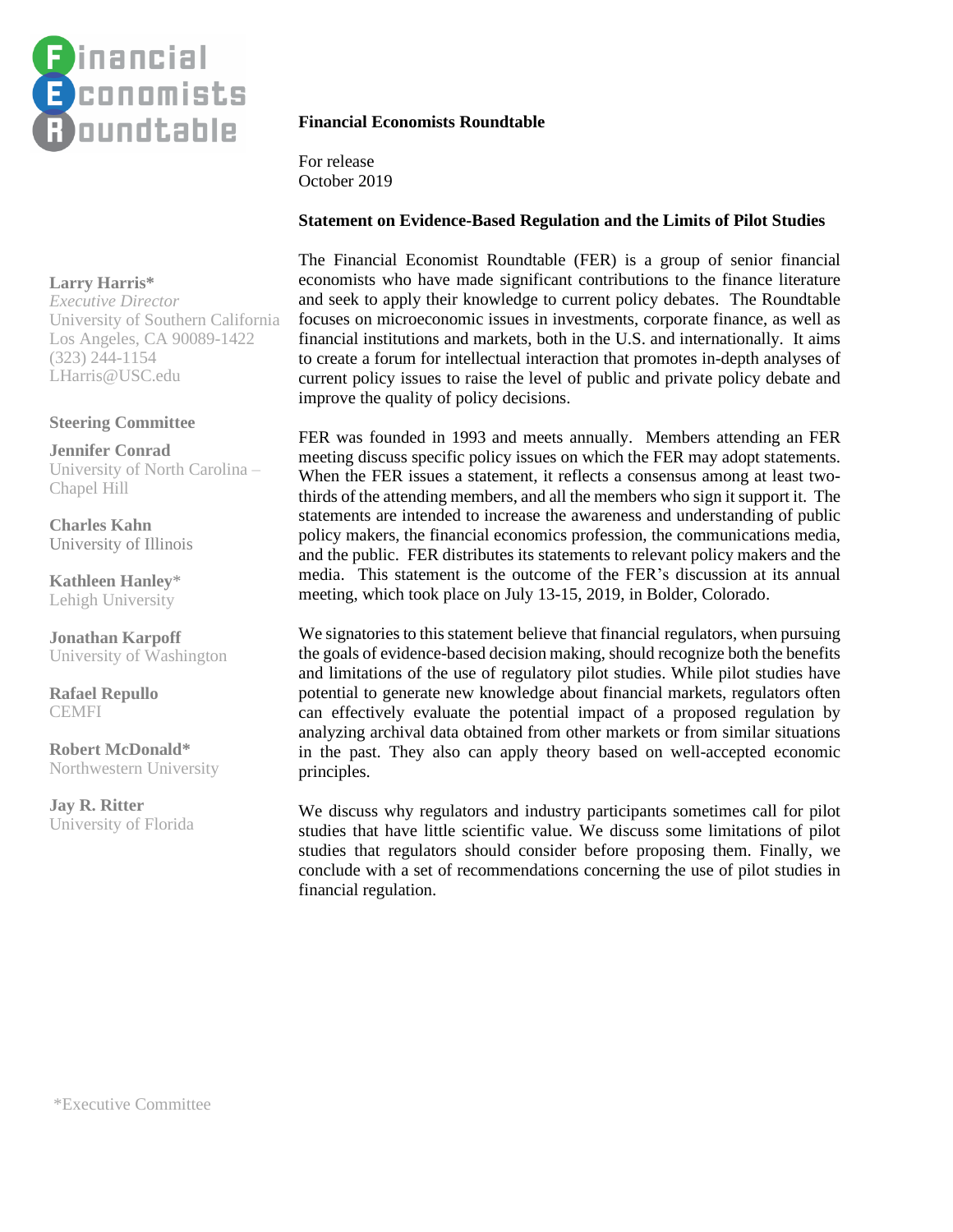# For additional information, contact:

Larry Harris University of Southern California [LHarris@USC.edu](mailto:LHarris@USC.edu)

Robert McDonald Northwestern University [r-mcdonald@kellogg.northwestern.edu](mailto:r-mcdonald@kellogg.northwestern.edu)

Charles Kahn University of Illinois [cmkahn@illinois.edu](mailto:cmkahn@illinois.edu) Chester Spatt Carnegie Mellon University [cspatt@cmu.edu](mailto:cspatt@cmu.edu)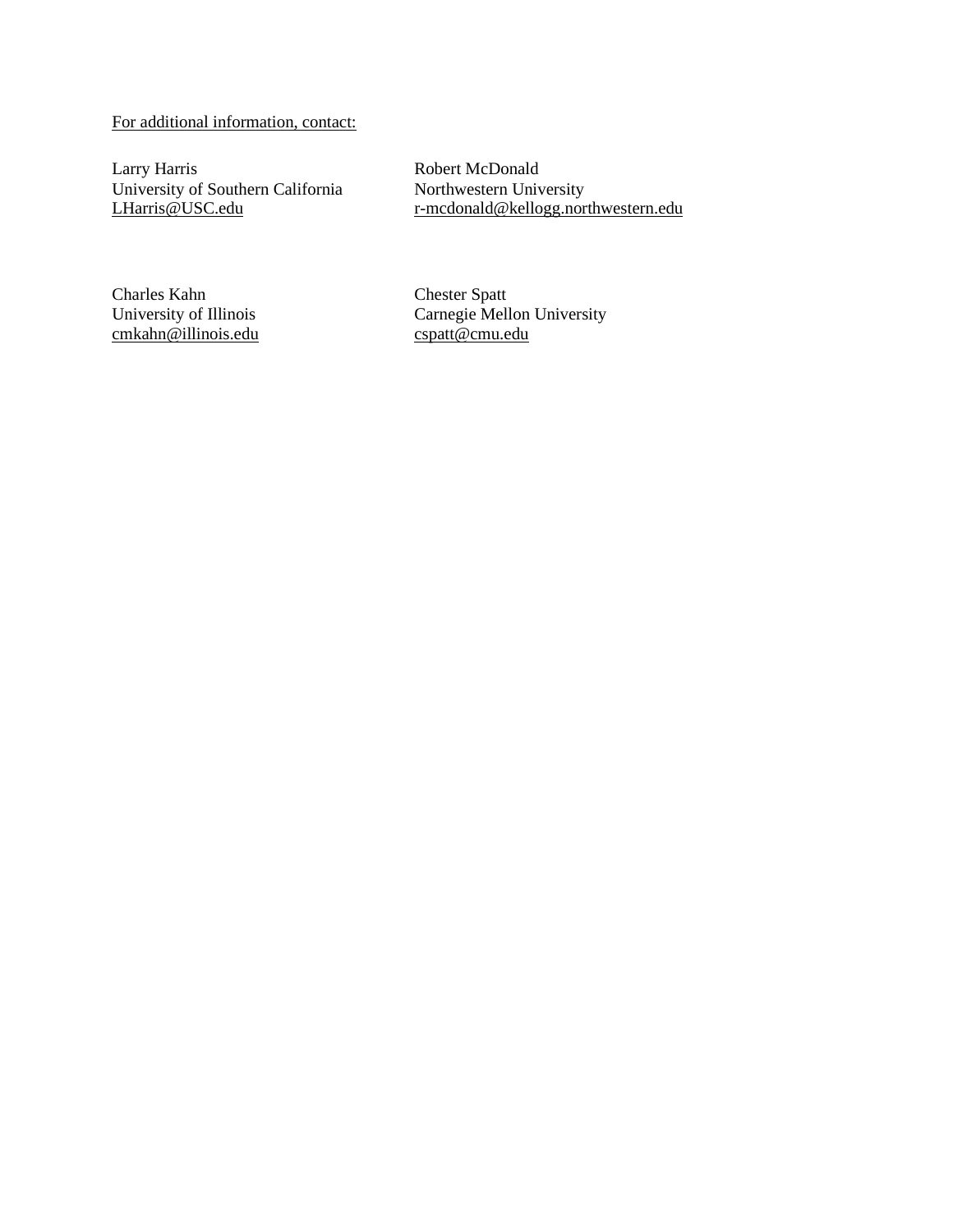# **Evidence-Based Regulation and the Limits of Pilot Studies**

## *Statement of the Financial Economics Roundtable*

Evidence-based regulation refers to regulatory decision-making based on accepted theory and analysis of data. If done well, evidence-based regulation can:

- Reduce regulatory uncertainty through the use of reliable knowledge,
- Reduce the potential for unintended consequences, and
- Counter the adoption of regulations serving special interests to the detriment of the public interest.

To enhance evidence-based regulation in the securities markets, financial regulators sometimes undertake "pilot studies" to learn about the consequences of regulatory alternatives. These studies usually involve applying a proposed rule (a treatment) to a group of securities, while maintaining the existing rule for another group (the control). After assigning securities to the two groups, researchers then consider what effects the contemplated rule change would have on the different groups over a study period.

The recent Tick Pilot Study (SEC, 2018) is an example. This study increased the minimum price increment ("the tick") upon which traders can quote prices on U.S. equity exchanges from one cent to five cents for a set of stocks (the treatment group) for two years. Researchers then studied the effect of this change on the markets by examining differences between variables of interest for the treated five-cent stocks and comparable one-cent stocks. They found that a larger tick size did not lead to greater analyst coverage for the large (five-cent) tick stocks as study proponents had hoped. Instead, the increase in tick size substantially increased investor transaction costs.

Pilot studies are one of three broad methods that can bring evidence to the regulatory process. Regulators also can examine data collected from past events or from contemporaneous markets whose structures are comparable to those being considered. Finally, they may base their regulatory decisions on well-accepted theoretical principles that are useful for understanding the regulatory alternatives.

The members of the Financial Economists Roundtable met in July 2019 to discuss the benefits and potential concerns associated with regulatory pilot studies. This Statement summarizes our conclusions.

FER members strongly support evidence-based regulatory decision-making. Good evidence-based regulation need not require undertaking a pilot study. Such studies have potential to generate new knowledge about financial markets. However, they have drawbacks that can limit their usefulness and contribution to evidence-based regulation. In this statement, we discuss both the benefits and drawbacks of pilot studies, and make recommendations for how they can be used to facilitate evidence-based regulation. Regulators often can effectively evaluate the potential impact of a proposed regulation by analyzing archival data obtained from other markets or from similar situations in the past. They also can apply theory based on well-accepted economic principles.

This Statement identifies how pilot studies used in financial regulation differ from those used in other contexts. We discuss why regulators and industry participants sometimes call for pilot studies that have little scientific value. We discuss some of the limitations of pilot studies that regulators should consider before proposing them. Finally, we conclude with a set of recommendations concerning the use of pilot studies in financial regulation. The Appendix considers additional examples of past and proposed pilot projects.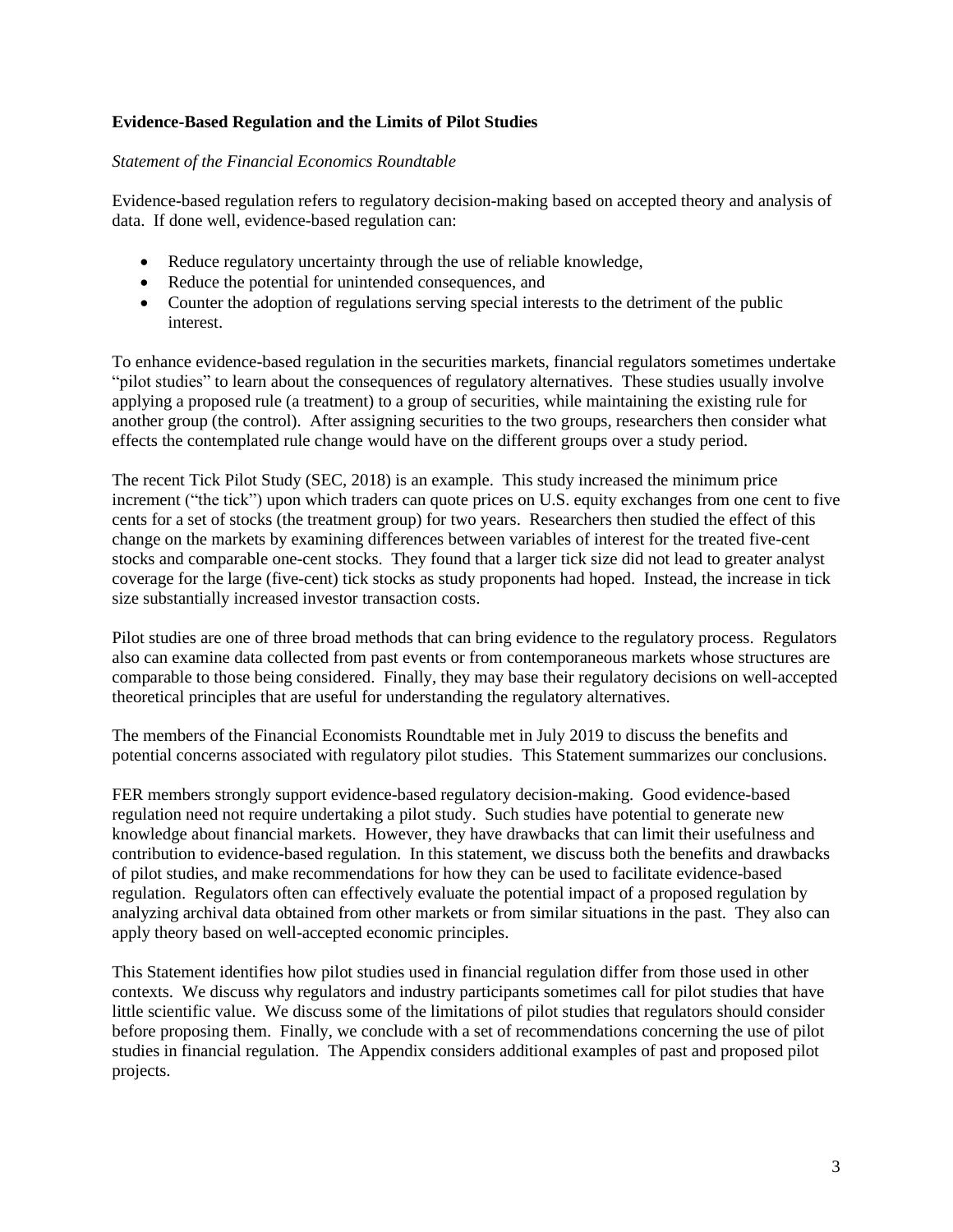#### **Pilot Studies in Financial Regulation**

Financial regulators use the term "pilot study" to describe a research procedure in which they introduce a proposed regulation to a limited set of securities or institutions and then assess the results with the intent of determining whether the rule change covering the broader market is desirable.<sup>1</sup> In contrast, pilot studies in most other contexts are preliminary studies conducted to determine whether a larger study would be feasible.<sup>2</sup> For example, pharmaceutical companies conduct pilot studies to determine the feasibility of large-scale drug trials and whether they would effectively produce actionable information. This difference in terminology is one source of some misconceptions about the role and usefulness of pilot studies in financial regulation.

Pilot studies are broadly attractive because they are small-scale trials of proposed changes. The operation of the markets during the study potentially produces evidence that can specifically inform their decisionmaking. Moreover, unlike economic laboratory experiments (frequently run with college students as subjects), pilot studies involve real actors in real environments risking real stakes.<sup>3</sup>

Pilot studies in financial regulation often include random assignment of controls, although such studies may sometimes adopt non-random assignments instead. When using random assignment, the prospect for a pilot is even more attractive, as it resembles a randomized controlled trial ("RCT"), which is commonly regarded as the "gold standard" for experimentation. RCTs are highly regarded because they facilitate causal inference. However, as we point out below, financial regulation pilot studies, even with random assignment, are subject to significant limitations that do not normally arise in randomized trials conducted in fields such as medicine.<sup>4</sup>

Calls for pilot studies generally reference the need to better understand an issue before acting. However, other interests also may motivate those who press for undertaking pilot studies. For example, a regulator already may have a well-developed understanding of the consequences of a particular regulation and its value to the public. But if skepticism is widespread, the regulator may choose to undertake a pilot study to increase public confidence in the regulatory process. Regulators also may initiate pilot studies to benefit special interests that want to promote their favored policies, or to block or defer the adoption of policies they oppose.<sup>5</sup> Finally, individual academics or researchers working for regulators, consulting firms, or think tanks also may propose or support pilot studies to further their careers and secure their employment.

<sup>&</sup>lt;sup>1</sup> Pilot studies are part of a continuum in the regulatory arsenal including demonstration projects, beta tests, and phase-ins. Uncertainty about whether the regulation will be adopted distinguishes pilot studies from the other approaches. In circumstances where a regulation has already been adopted, regulators use beta tests and phase-ins to uncover and adjust for any problems in its implementation. Finally, in some circumstances, regulators may use retrospective impact studies to determine the effectiveness of regulations after implementation.

<sup>2</sup> For a discussion of pilot studies in medicine, see for example

[https://nccih.nih.gov/grants/whatnccihfunds/pilot\\_studies.](https://nccih.nih.gov/grants/whatnccihfunds/pilot_studies)

<sup>&</sup>lt;sup>3</sup> A related technique that has been recommended for use in evaluating financial regulation is investor testing of disclosure requirements. See Piwowar (2018).

<sup>4</sup> For a discussion of the advantages and disadvantages of RCTs in medicine and development economics, see Baneriee et al (2016) and Deaton and Cartwright (2018).

 $<sup>5</sup>$  Legislators frequently call for the initiation of pilot studies. A typical recent example is Congresswoman Carolyn</sup> Maloney (D-NY) asking the head of Libra (the Facebook currency initiative) in a House Financial Services Committee hearing in July whether he would commit to a "pilot" given all the complications for the broader society of such a currency (see [https://www.washingtonpost.com/business/technology/the-latest-facebook-wont-commit-to](https://www.washingtonpost.com/business/technology/the-latest-facebook-wont-commit-to-starting-small-on-libra/2019/07/17/2def05fa-a8b3-11e9-8733-48c87235f396_story.html)[starting-small-on-libra/2019/07/17/2def05fa-a8b3-11e9-8733-48c87235f396\\_story.html\)](https://www.washingtonpost.com/business/technology/the-latest-facebook-wont-commit-to-starting-small-on-libra/2019/07/17/2def05fa-a8b3-11e9-8733-48c87235f396_story.html). She prefaced her question by indicating her view that Facebook should just drop the project, arguing that currency is a core governmental function.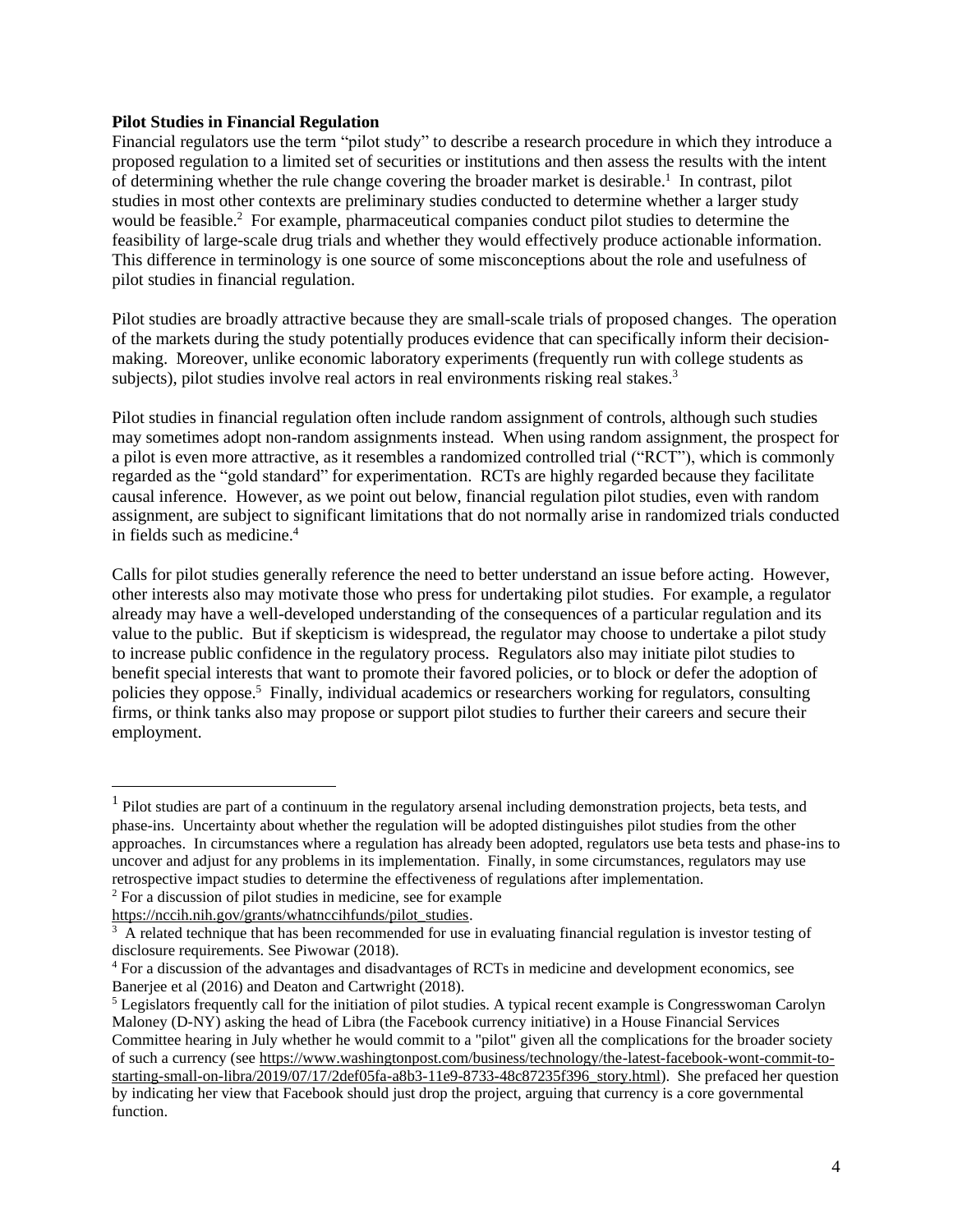Since pilot studies are expensive and subject to misuse, regulators must understand the potential benefits that pilot studies can bring to the regulatory process as well as their limitations relative to other research methods.

#### **Pilot Studies and Other Sources of Evidence**

Regulators rely on various approaches to gather evidence to inform decision-making. Sources of valuable information include theoretical arguments, archival studies, qualitative studies, laboratory experiments, and field experiments. Each source has its strengths and limitations that depend on the question to be resolved. No clear hierarchy ranks the value of these sources of evidence for all questions. Moreover, for many questions, no single study or approach alone will produce compelling evidence. Regulators must develop a package of evidence, with each source contributing additional information to support the decision. Collecting evidence is costly, so regulators must consider how much and what types of evidence to collect when considering regulatory changes.

The Tick Pilot Study illustrates the potential value of low-cost archival data. Researchers can estimate the effect of an increase in the tick size from one cent to five cents for \$50 stocks by examining trade data for similar \$10 stocks because a five-cent tick on \$50 is economically similar to a one-cent tick on \$10.<sup>6</sup> Moreover, the tick size decreases implemented in 1997 and 2001 in the U.S. stock markets produced considerable information about how tick size affects the markets. With this prior evidence, critics of the proposed pilot did not expect that the Tick Pilot Study would contribute much to our understanding of the effects of a change in tick size.<sup>7</sup>

When considering pilot studies, regulators must ensure that the proposed studies have the statistical power necessary to reliably identify the effects that interest them. The study period must be sufficiently long, and other factors must not overly influence the metrics that they hope to examine. A poorly designed pilot study could easily lend credence to results that are misleading or unreliable, and thus lead to poor regulatory decisions.

The statistical power problem is particularly important if the expected effects are material but difficult to measure. For example, a study of whether to allow firms to report their financials semi-annually instead of quarterly would require many years of data to determine how less-frequent financial reporting affects investors, analysts, and issuers. A randomized study of this question would have the further difficulty that information from companies that report quarterly would spill over to the assessment of those that report less frequently, a point we discuss in detail below.

Pilot studies are costly. Planning, implementation, and subsequent analysis are expensive, and the costs that firms and market participants incur can greatly exceed the costs borne by regulators. Moreover, pilot studies that change prices and other incentives potentially distort asset allocations and price informativeness, which can produce economic costs far beyond the markets. Pilot studies also may lead to extended litigation, as participants placed in one or the other samples protest the unfairness of the allocation or aggrieved parties try to protect structures that allow them to profit.

 $<sup>6</sup>$  Harris (1994) used this research strategy to predict the effects of decreasing tick sizes. The actual effects that were</sup> observed when the markets moved to smaller tick sizes were close to the predicted effects. Albuquerque et al. (2019) examine possible indirect effects of changes in tick size.

 $<sup>7</sup>$  The study's main new result was the identification of an unanticipated effect associated with an issue completely</sup> unrelated to the analyst coverage issue: HFTs regularly exploited wide spreads by trading ahead of other traders at "inverted exchanges," with significant costs to public investors. See Angel et al. (2015).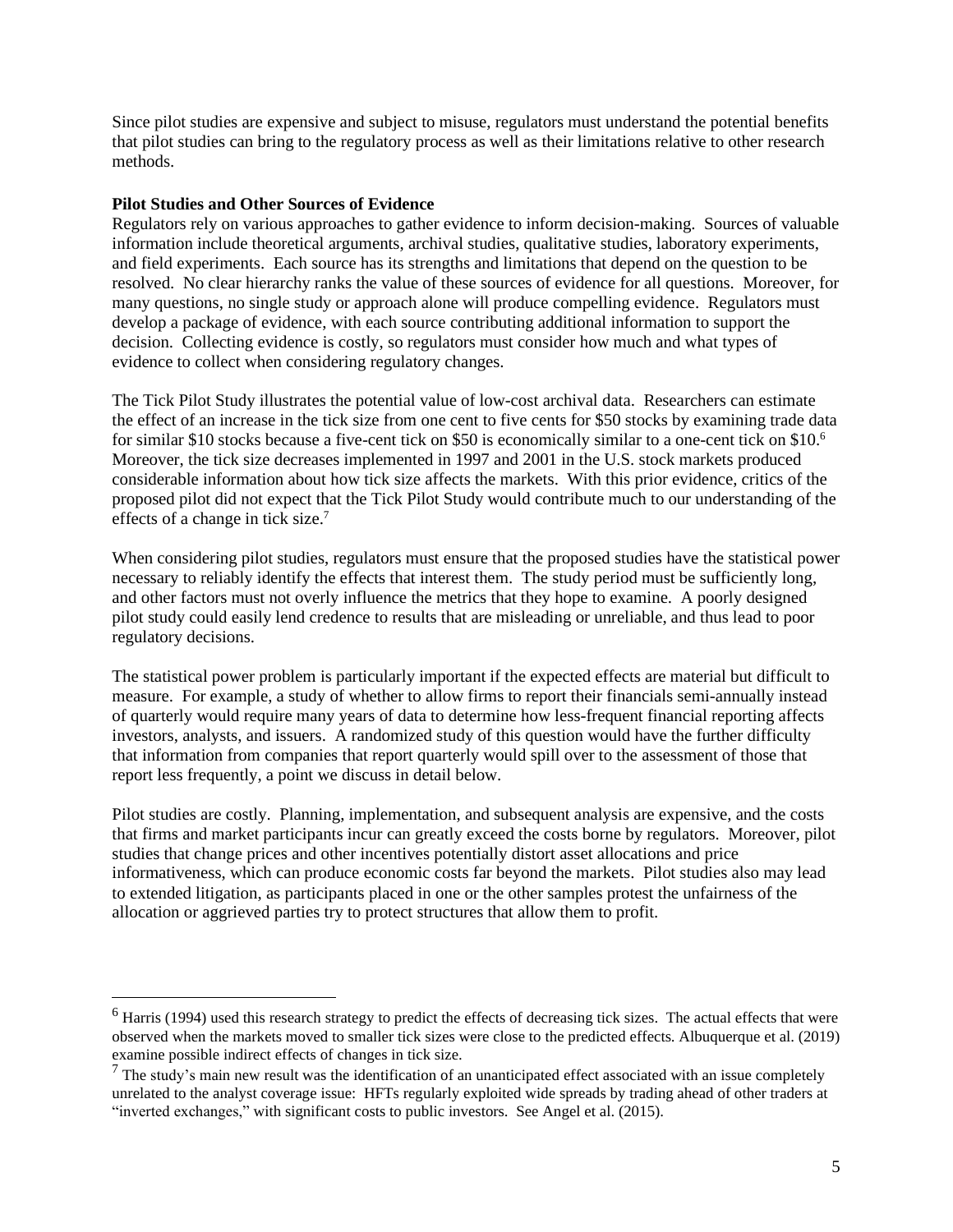Pilot Studies in Finance Are Not the Gold Standard

Randomized control trials can produce reliable information about causal relations when they are well designed. For example, medical researchers use double-blind RCTs to test the efficacy and risks of drugs in real people rather than the lab.

Pilot studies often resemble the RCTs that researchers widely use in other contexts to obtain evidence about whether a treatment caused an outcome. For this reason, one might think evidence from pilot studies is superior to that from archival studies. But, even the best-designed pilot studies in financial markets significantly differ from most RCTs used in science in at least three important respects: they are not double-blind, they suffer spillover effects, and they often cannot continue long enough to obtain reliable results.

#### **Double-Blind**

Trials in financial markets using random assignment cannot be double-blind. In a double-blind design, neither the researchers nor the subjects know which group is the treatment group. This ensures that differences in effects between treated and untreated subjects are due to the treatment, and not due to patients or researchers altering their behavior in response to the subject's assignment. Double-blind RCTs are sometimes described as the gold standard in drug trials.

In contrast, participants in market experiments always can know the regime in which they are participating, and many may have strong views about the desirable outcome of the experiment and any resulting regulatory decisions. Incentives for gaming the experiment and the potential for collusion among market participants can result in misleading conclusions from randomized trials.

#### **Spillovers**

Spillovers, which occur when treatments also affect control subjects, generally occur in financial trials. The goal of pilot studies in financial markets is typically to determine global effects if the regulation were fully adopted. However, treated and control subjects all operate in the same markets, so that investors or traders affected by the treatment may behave differently with respect to the controls. If investors regard treated and untreated securities as substitutes or complements, spillovers will occur.<sup>8</sup> The results then may overstate or understate the global effects so that generalizing the pilot study results to a fully treated or fully untreated market may be misleading. In contrast, in most medical studies, the treatment only affects the treated subject. <sup>9</sup>

For example, in the Tick Pilot Study, the increase in transaction costs for five-cent tick stocks made arbitrage more expensive between five-cent tick stocks and all other stocks, including one-cent tick stocks. The increased cost of arbitrage thus likely affected the pricing of correlated one-cent tick stocks. Price efficiency measures separately computed for the treated and control stocks thus both would be affected so that their difference would misestimate the effect of the rule on price efficiency if the rule were implemented for all stocks.

## **Study Length**

A third issue for financial market pilot studies concerns the length of time necessary to observe significant treatment effects. Studies must be long enough to capture the effects in question. These effects might not

<sup>&</sup>lt;sup>8</sup> Boehmer et al. (2019) discuss spillovers that affected results from the uptick pilot that studied the effects of restrictions on short sales. Al-Ubaydli et al. (2019) emphasize spillovers as one of the threats to the scalability of the results of pilot programs.

<sup>9</sup> Herd immunity—the protection that unvaccinated people obtain when many others are vaccinated—is a notable exception in which spillovers can affect even a medical RCT.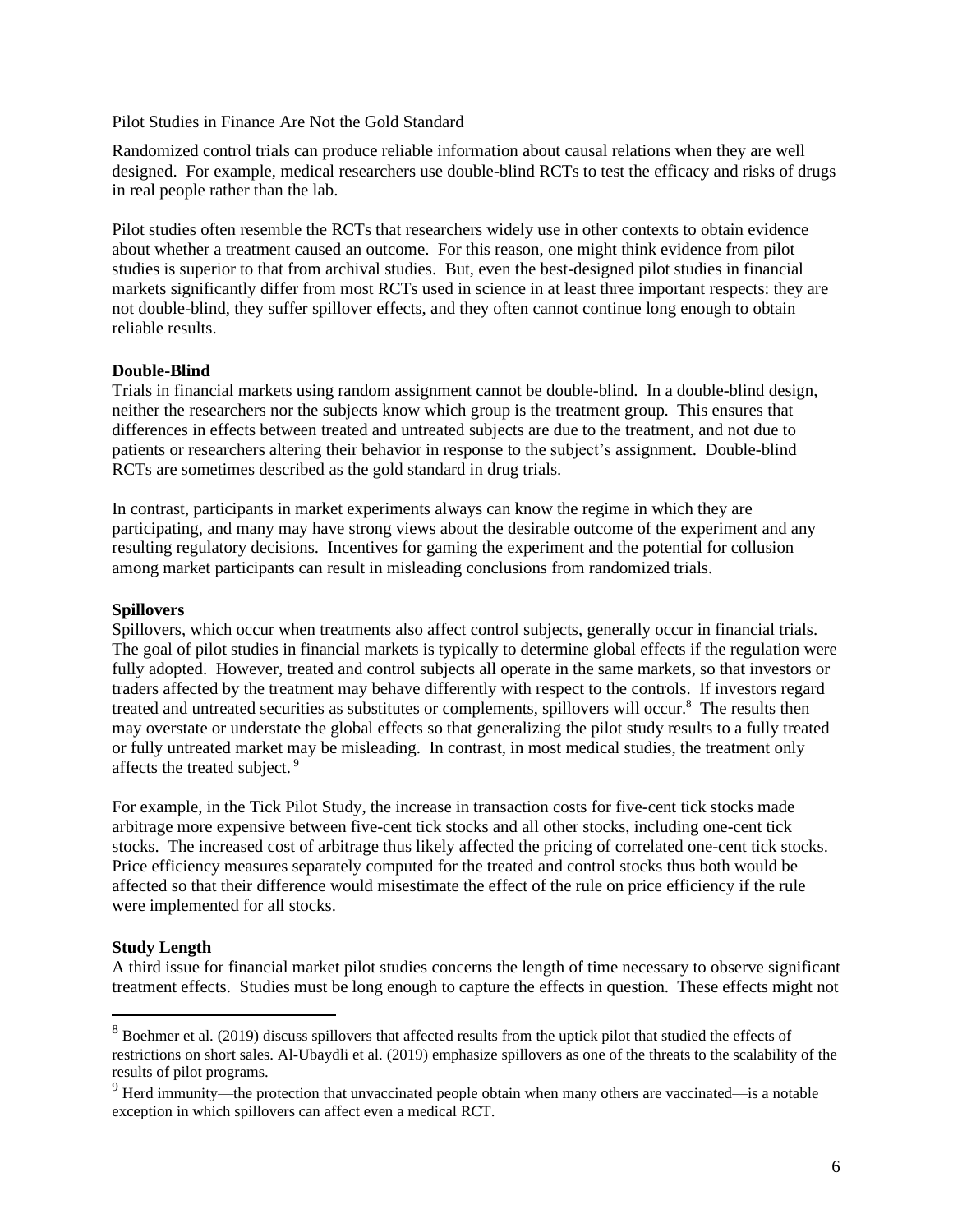emerge quickly if market participants are unaware of the treatment or its implications for their decisionmaking, or if the response to the treatment has substantial fixed implementation costs. For example, if a five-cent tick does increase incentives for financial analysts to cover a stock, the effect might not have been observed within the two years of the study because analysts may not have recognized or responded to the new incentives.<sup>10</sup>

Financial market pilot studies differ from medical RCTs because people might choose not to respond to new rules if they do not believe that they will be permanent, especially if the costs of responding are high. A pilot study, therefore, might fail to identify the full effect of the proposed regulation if it were made permanent.

In summary, pilot studies, even if using random assignment, should not be viewed as the gold standard for collecting evidence about regulatory alternatives in financial markets. Financial market pilot studies face significant problems due to the incentives and opportunities for interaction and influence among the subjects. Potential spillovers ensure that many pilot studies may not be well suited for questions in which the policy is intended to change the overall environment. Given these shortcomings, as well as the high costs to firms and market participants in many cases, regulators always should weigh the relative value of pilot tests against the possibility of obtaining better and cheaper evidence from other sources.

## **Recommendations**

Financial regulators should conduct pilot studies when their expected benefit exceeds their cost. Net benefits are likely positive for a potential policy proposal when

- Significant uncertainty exists about the effects of the proposal. Uncertainty arises if the relevant theory is ambiguous, underdeveloped or controversial, or no existing empirical work can credibly identify the effects.
- Regulators can design and implement a pilot study that reduces uncertainty. Spillovers and strategic responses should not have a significant impact on the results, and the results must be relevant to the issues in question.
- The study is not too costly relative to other methods of obtaining evidence. The costs of pilot studies include the writing of the regulatory proposals, monitoring, reporting, the education of market participants, and the costs associated with data collection and analysis. They also include market disruption during the study and the costs borne by firms and investors in dealing with those disruptions.
- The study will be persuasive to a broad range of interested parties. Although no evidence may ever change the views of some interested parties, enough people must be potentially persuaded by the results to make the study worth undertaking.

 $10$  Simple economic theory suggests that the hoped-for increase in analyst support would not be forthcoming. The only reasonable mechanism whereby increased analyst support would flow from an increase in the tick size is if dealers expected that they could obtain greater order flows by providing more analyst support. Even assuming that this relation is strong enough to cover the costs of analyses, dealers face the free-rider problem: Any analyses that they provide to their clients, and certainly all that they provide to the entire market, will also accrue to the benefit of other dealers, which decreases their incentives to provide analyses. The tick pilot might have obtained its desired effects had it been applied to dealers who have substantial market power, but most dealers compete in highly competitive dealing markets. Furthermore, the hiring of additional analysts is risky and costly if the pilot program does not become permanent.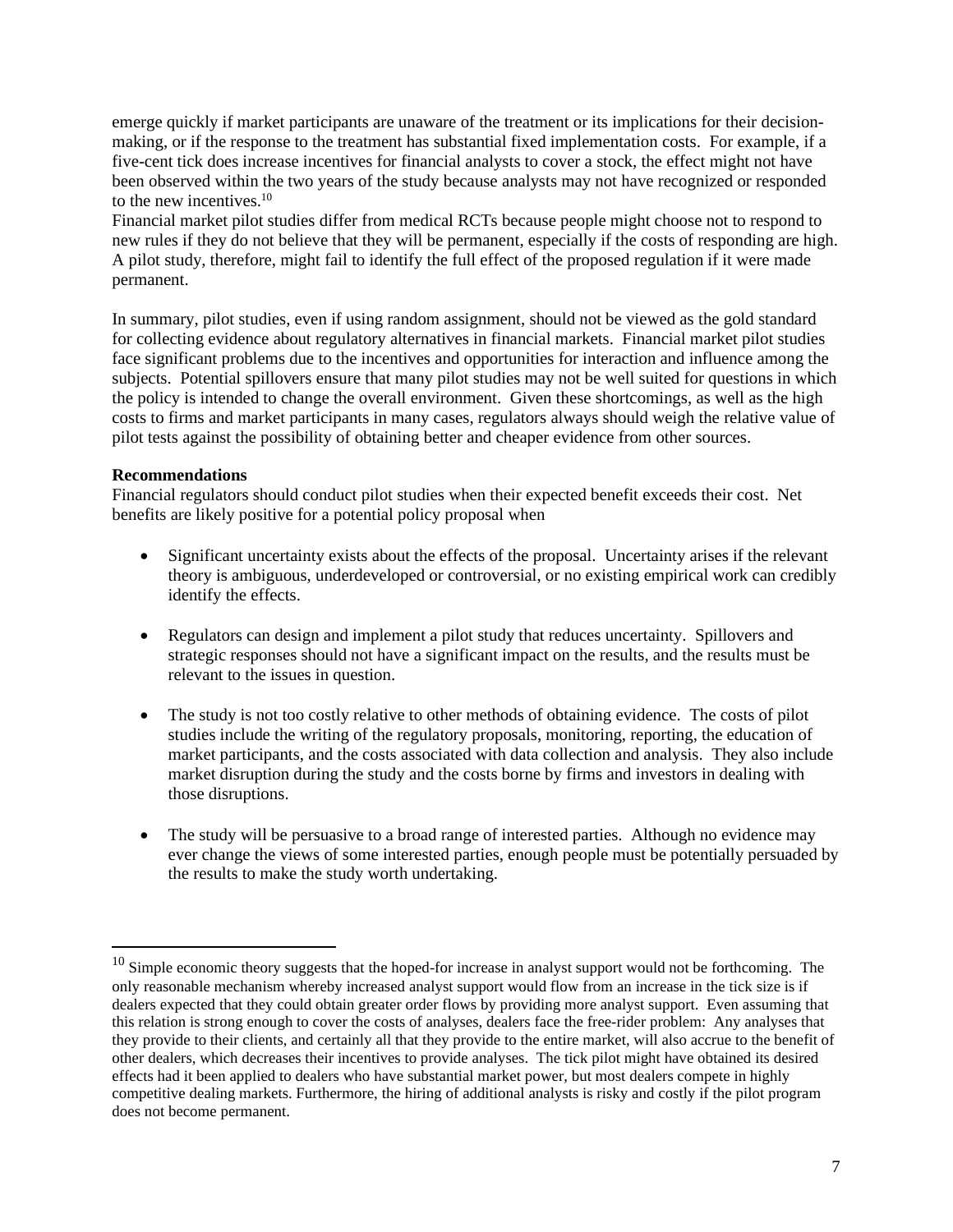When writing cost-benefit analyses for the regulatory pilot, regulators already attempt to address many of these costs. Inasmuch as possible, regulators should present the proposed regulatory change and the associated pilot study in the same proposing document with clear discussions about the objectives and the linkages between potential empirical results and regulatory outcomes as well as why other methods are not feasible to study the proposed change. Regulators should articulate in advance their plans for analyzing data from the proposed studies to avoid subsequent cherry-picking of the empirical findings.<sup>11</sup> Finally, regulators should share data with practitioner and academic researchers to ensure that the results are robust to alternative explanations and can be replicated.

# **Conclusion**

Good regulation requires good information. When faced with genuine uncertainty about the effectiveness of proposed regulations or genuine divergence of beliefs among informed opinions, regulators must consider using a variety of research tools to gather evidence.

Pilot studies are potentially powerful methods to inform regulatory decision making but are by no means the silver bullet that they are sometimes portrayed to be. While a well-designed pilot study often will prove informative for policymakers, the inherent costs and limitations of pilot studies suggest that regulators should be mindful of the usefulness of other less expensive evidence-based methods to inform their decision making.

Regulators sometimes may run a pilot study as a demonstration project to convince a skeptical public of the soundness of proposed regulatory reform. But the use of pilot studies in regulation is a double-edged sword, as rent-seeking constituencies can use trials as a delaying tactic or to obfuscate an issue. Worse, a poorly conceived study may generate misleading results which could lead to poor regulatory decisions.

Pilot studies are just one tool in the regulator's research toolbox. We support efforts by financial regulators to consider using them as part of an overall evidence-based strategy. Pilot studies can provide complementary evidence to findings from qualitative studies, empirical archival studies (including natural experiments), and laboratory experiments. All evidence should be interpreted in the light of wellaccepted theory.

## **References**

Al-Ubaydli, Omar, John List, and Dana Suskind, 2019. "The science of using science: Towards an understanding of the threats to scaling experiments," NBER working paper 25848

Albuquerque, Rui A. and Song, Shiyun and Yao, Chen, 2019. "The Price Effects of Liquidity Shocks: A Study of SEC's Tick-Size Experiment" (May 14, 2019). Available at SSRN: <https://ssrn.com/abstract=3081125> or <http://dx.doi.org/10.2139/ssrn.3081125>

Angel, James, Lawrence Harris, and Chester Spatt, 2015. "Equity Trading in the 21st Century: An Update," *Quarterly Journal of Finance* 5 (1), March 2015.

Banerjee, Abhijit, Esther Duflo, and Michael Kremer. 2016. "The Influence of Randomized Controlled Trials on Development Economics Research and on Development Policy." "The State of Economics, the State of the World" Conference at the World Bank.

 $11$  This discipline is sometimes called the "registry approach."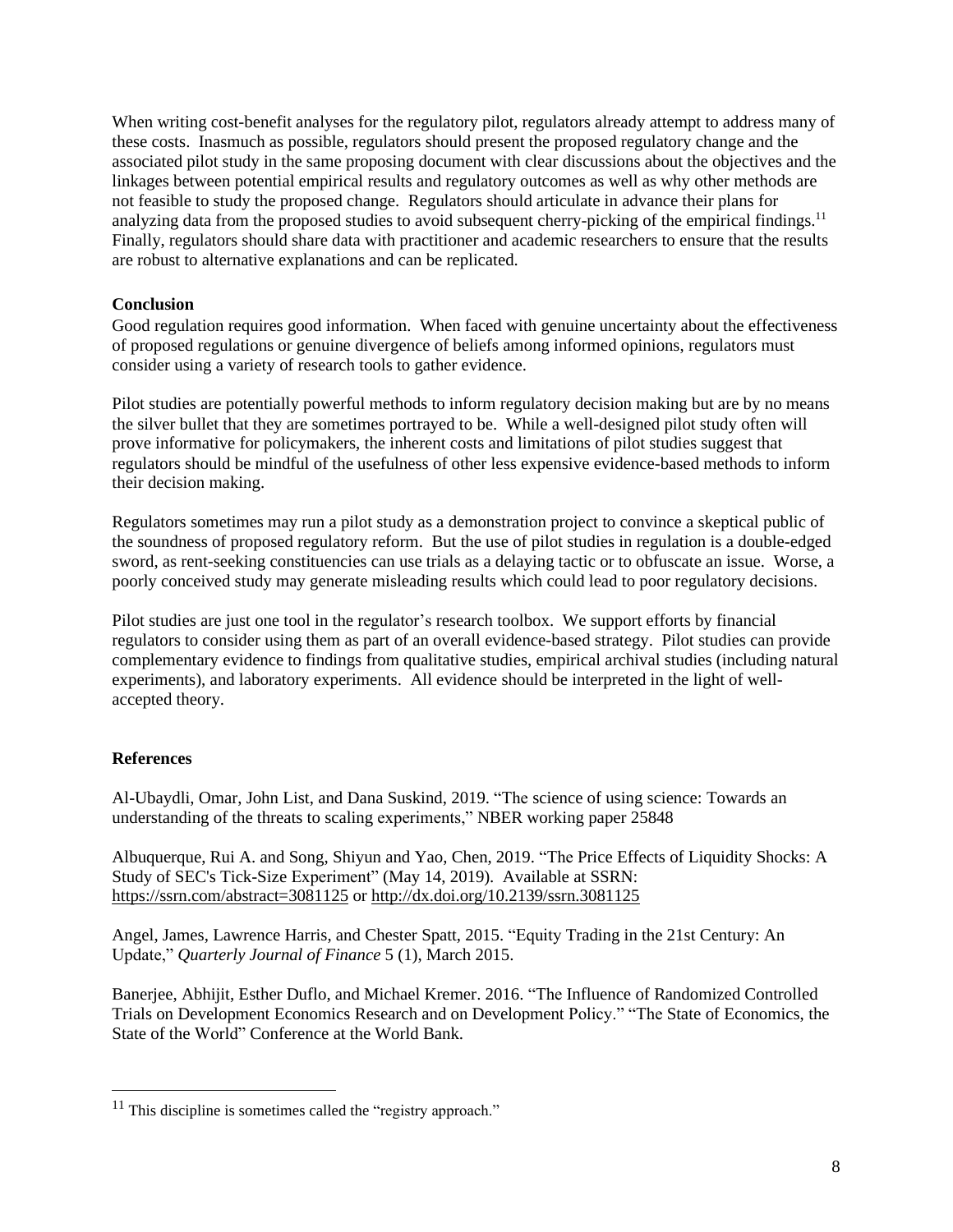Bessembinder, H., Maxwell, W., and Venkataraman, K., 2006. "Market transparency, liquidity externalities, and institutional trading costs in corporate bonds." *Journal of Financial Economics*, 82(2), 251-288. <https://doi.org/10.1016/j.jfineco.2005.10.002>

Boehmer, Ekkehart, Charles M. Jones, and Xiaoyan Zhang, 2019. "Potential pilot problems: Treatment spillovers in financial regulatory experiments," *Journal of Financial Economics*, 2019, ISSN 0304-405X, <https://doi.org/10.1016/j.jfineco.2019.05.016> [\(http://www.sciencedirect.com/science/article/pii/S0304405X19301412\)](http://www.sciencedirect.com/science/article/pii/S0304405X19301412)

Deaton, Angus, and Nancy Cartwright, 2018. "Understanding and Misunderstanding Randomized Controlled Trials," *Social Science & Medicine*, Volume 210, August 2018, Pages 2-21, <https://doi.org/10.1016/j.socscimed.2017.12.005>

Diether, K. B., Lee, K. and Werner, I. M., 2009. "It's SHO Time! Short-Sale Price Tests and Market Quality." *Journal of Finance*, 64: 37-73

Edwards, Amy, Lawrence Harris, and Michael S. Piwowar, 2007. "Corporate Bond Market Transaction Costs and Transparency," *Journal of Finance,* 62 (3): 1421-51.

Goldstein, Michael A., Edith S. Hotchkiss, Erik R. Sirri, 2007. "Transparency and Liquidity: A Controlled Experiment on Corporate Bonds," *The Review of Financial Studies*, Volume 20, Issue 2, March 2007, Pages 235–273, <https://doi.org/10.1093/rfs/hhl020>

Harris, Lawrence, 1994. "Minimum Price Variations, Discrete Bid/Ask Spreads and Quotation Sizes," *Review of Financial Studies* v. 7, no. 1, 1994, 149-178

Osipovich, Alexander, 2019. "High-Speed Traders Back Exchanges in Fight with SEC over Rebates Plan," *Wall Street Journal*, June 14, 2019 [https://www.wsj.com/articles/high-speed-traders-back](https://www.wsj.com/articles/high-speed-traders-back-exchanges-in-fight-with-sec-over-rebates-plan-11560522862)[exchanges-in-fight-with-sec-over-rebates-plan-11560522862](https://www.wsj.com/articles/high-speed-traders-back-exchanges-in-fight-with-sec-over-rebates-plan-11560522862)

Piwowar, Michael S., 2018. "Reflections of an Economist Commissioner" speech before the Symposium for Federal Judges on the Economics of Corporate & Securities Law, sponsored by the Law & Economics Center, Antonin Scalia Law School, George Mason University, San Diego, CA, April 13, 2018, <https://www.sec.gov/news/speech/speech-piwowar-041318>

SEC, 2018. "Assessment of the Plan to Implement a Tick Size Pilot Program," July 3, 2018, <https://www.sec.gov/files/TICK%20PILOT%20ASSESSMENT%20FINAL%20Aug%202.pdf>

*Wall Street Journal*, 2008. "McCain's Scapegoat," September 19 2008, page A22, available at [http://online.wsj.com/article/SB122178318884054675.html?mod=special\\_page\\_campaign2008\\_mostpop](http://online.wsj.com/article/SB122178318884054675.html?mod=special_page_campaign2008_mostpop)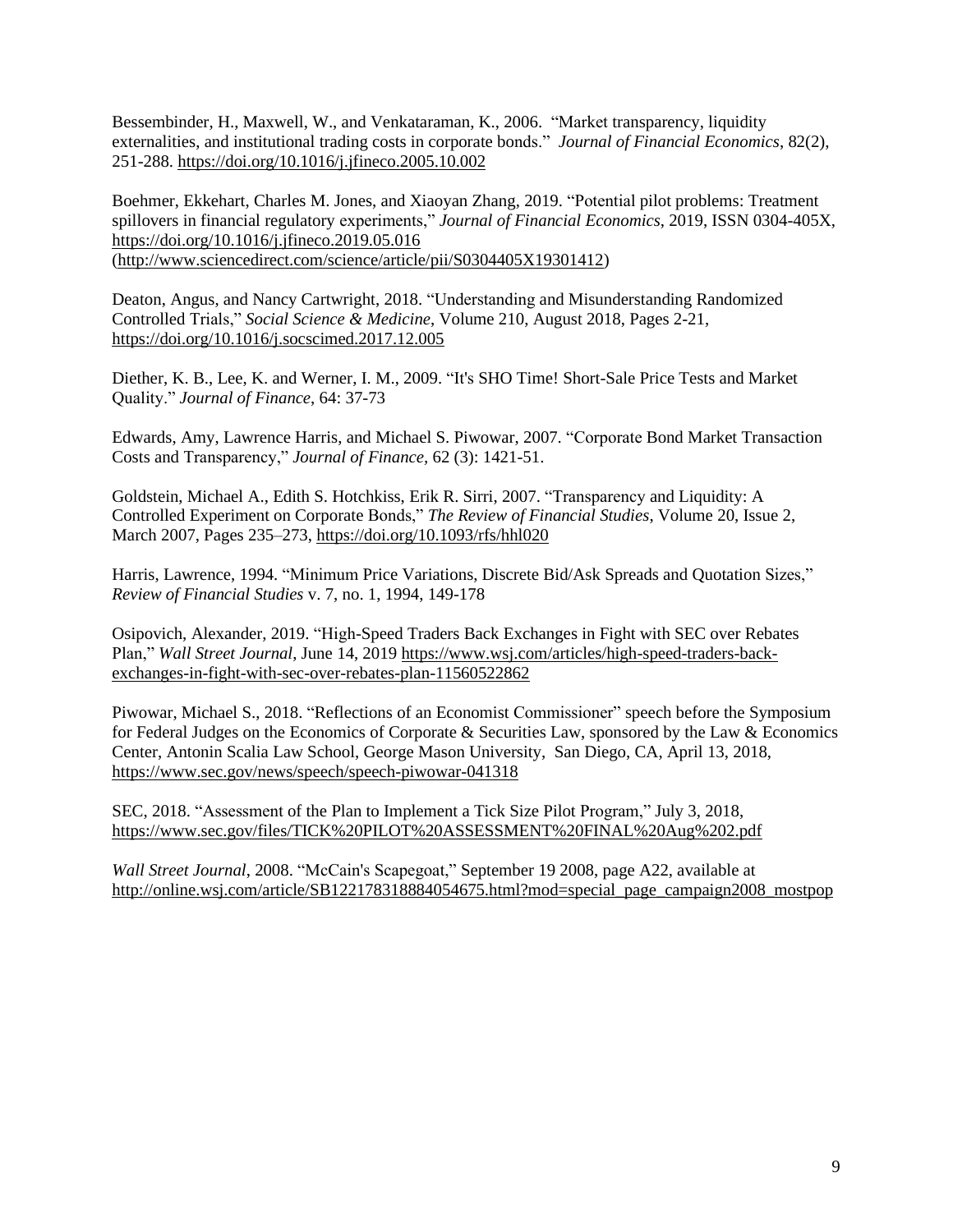#### **APPENDIX**

In the body of this Statement we illustrated many of our main points with references to the tick size pilot carried out by the SEC in 2015-2018. In this appendix we briefly examine two other past pilot studies: The Regulation SHO pilot study of the removal of up-tick restrictions on short sales (the "Up-Tick Pilot"), and a phased-in increase in transparency for corporate bond prices, using a treatment group and matched sample (the "TRACE Rollout"). Although both studies produced data upon which valuable results were obtained, both studies were primarily undertaken as demonstration projects that confirmed strong theoretical expectations. We also consider a current proposal to conduct a pilot study of delayed reporting for large corporate bond transactions in TRACE.<sup>12</sup>

#### **1. Up-Tick Pilot**

The Up-Tick Pilot Study commenced on May 2, 2005 as part of the SEC's implementation of Regulation SHO governing short-selling of securities. This regulation mandated that a sample of stocks consisting of every third stock in the Russell 3000 ordered by volume would not be subject to short-sale price tests for the duration of the program. The New York Stock Exchange up-tick rule required that a short sale had to occur on a price higher than the last different price. This restriction, which was imposed in 1937, prevented short-sellers from arranging trades that would actively push prices down. A similar restriction in NASDAQ prevented short-sellers from selling on the bid.

The pilot study results showed that the repeal of the up-tick rule did not affect volatility or other significant market characteristics for the treated stocks. Short-sale restrictions in conjunction with the one-penny tick imposed only slight restrictions on short-sellers.<sup>13</sup> Accordingly, the results of the up-tick pilot were unsurprising. However, the results helped alleviate societal concerns about shorting, and thereby helped facilitate repeal of the short-sale price tests.<sup>14</sup>

## **2. TRACE Rollout**

On January 23, 2001, the SEC approved proposed NASD rules to collect reports of US OTC bond trades though its TRACE (Trade Reporting and Compliance Engine) system. Dissemination of trade reports occurred in stages, starting with a limited set consisting mostly of large value corporate grade bonds and extending in stratified steps, until by February 1, 2005 all TRACE-eligible securities were included. 15

Although the roll-out schedule for TRACE dissemination was not labeled a pilot study, it was constructed to obtain information in stages about whether public dissemination of trade prices for various bond qualities would be beneficial or detrimental to the markets. Trade reports for the largest high-quality bonds were disseminated first because any potential dangers of data dissemination were thought to be smallest for these bonds.

<sup>&</sup>lt;sup>12</sup> Another proposed pilot study on market access fees is currently under litigation. See Osipovich (2019).  $13$  See Diether et al. (2009).

<sup>14</sup> This repeal subsequently became more contentious during the financial crisis. However, a *Wall Street Journal* editorial (2008) argued that the pilot study made this rule the most economically vetted SEC rule-making in many years.

<sup>&</sup>lt;sup>15</sup> Reports of TRACE dissemination requirements appears in NASD notices at [http://finra.complinet.com/en/display/display.html?rbid=2403&element\\_id=2755,](http://finra.complinet.com/en/display/display.html?rbid=2403&element_id=2755) [http://finra.complinet.com/en/display/display.html?rbid=2403&element\\_id=2769](http://finra.complinet.com/en/display/display.html?rbid=2403&element_id=2769) and [http://finra.complinet.com/en/display/display.html?rbid=2403&element\\_id=3289.](http://finra.complinet.com/en/display/display.html?rbid=2403&element_id=3289)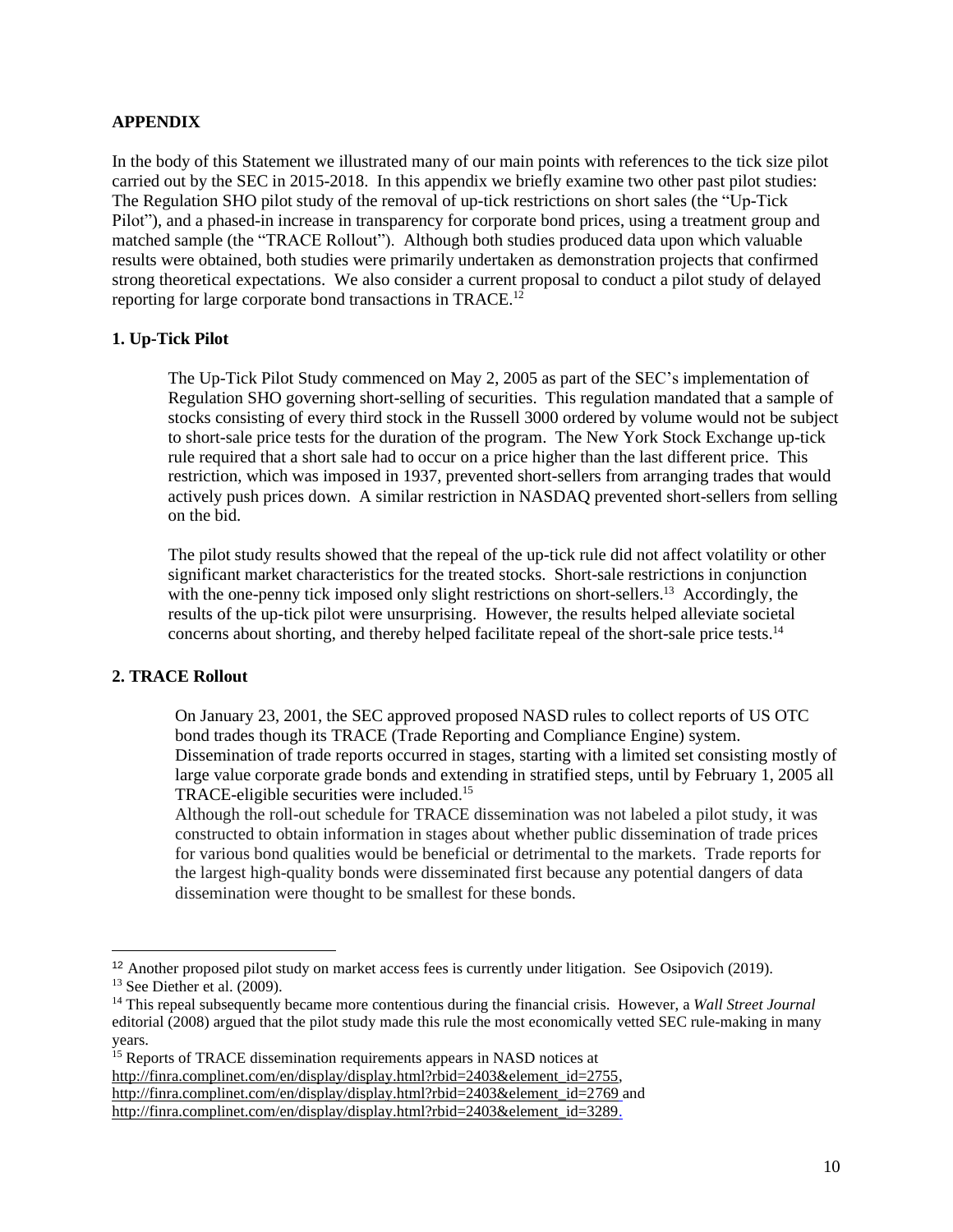Several studies examined the data from the first dissemination stages. Goldstein et al. (2007), Edwards et al (2007), and Bessembinder et al (2006) all found that the increased trade transparency decreased customer transaction costs. The decision to report trade prices for all TRACE-eligible bonds was based on these results.

# **3. TRACE Large Trade Delayed Reporting**

OTC bond traders must report their trades to FINRA's TRACE system within 15 minutes after they are arranged. Presently, TRACE disseminates prices and quantities of all trades as it receives the report. TRACE initially disseminates quantities for large trades—those over \$5M in investment grade bonds and those over \$1M in speculative grade bonds—only as "5MM+" or "1MM+" with full quantity dissemination occurring months later.

Large bond dealers claim that immediate dissemination of their trades allows others to front run them. In response, the SEC Fixed Income Market Structure Committee ("FIMSAC") recommended that FINRA delay trade reporting of large bonds (those over \$10M in investment grade bonds and those over \$5M in speculative grade bonds) by two trading days, after which TRACE would disseminate prices and full quantities. FIMSAC also recommended that TRACE immediately disseminate full sizes for all trades smaller than these thresholds. In other words, transparency would decrease for the largest trades and increase for trades at an intermediate level.

FINRA proposes to conduct a one-year pilot study to identify the effects of the proposed changes.<sup>16</sup> To isolate the effects of the delayed trade reporting from the additional size reporting, FINRA proposed a two-way study of effects which will require the comparison of three sets of treated bonds to each other and to a control sample. However, the initial TRACE rollout studies already identified the value to investors of trade transparency, and even those studies arguably were not necessary because the underlying economic principle that information is valuable is well-tested. Thus, additional insights are unlikely from the proposed pilot study.

<sup>16</sup> See [https://www.finra.org/industry/notices/19-12.](https://www.finra.org/industry/notices/19-12)